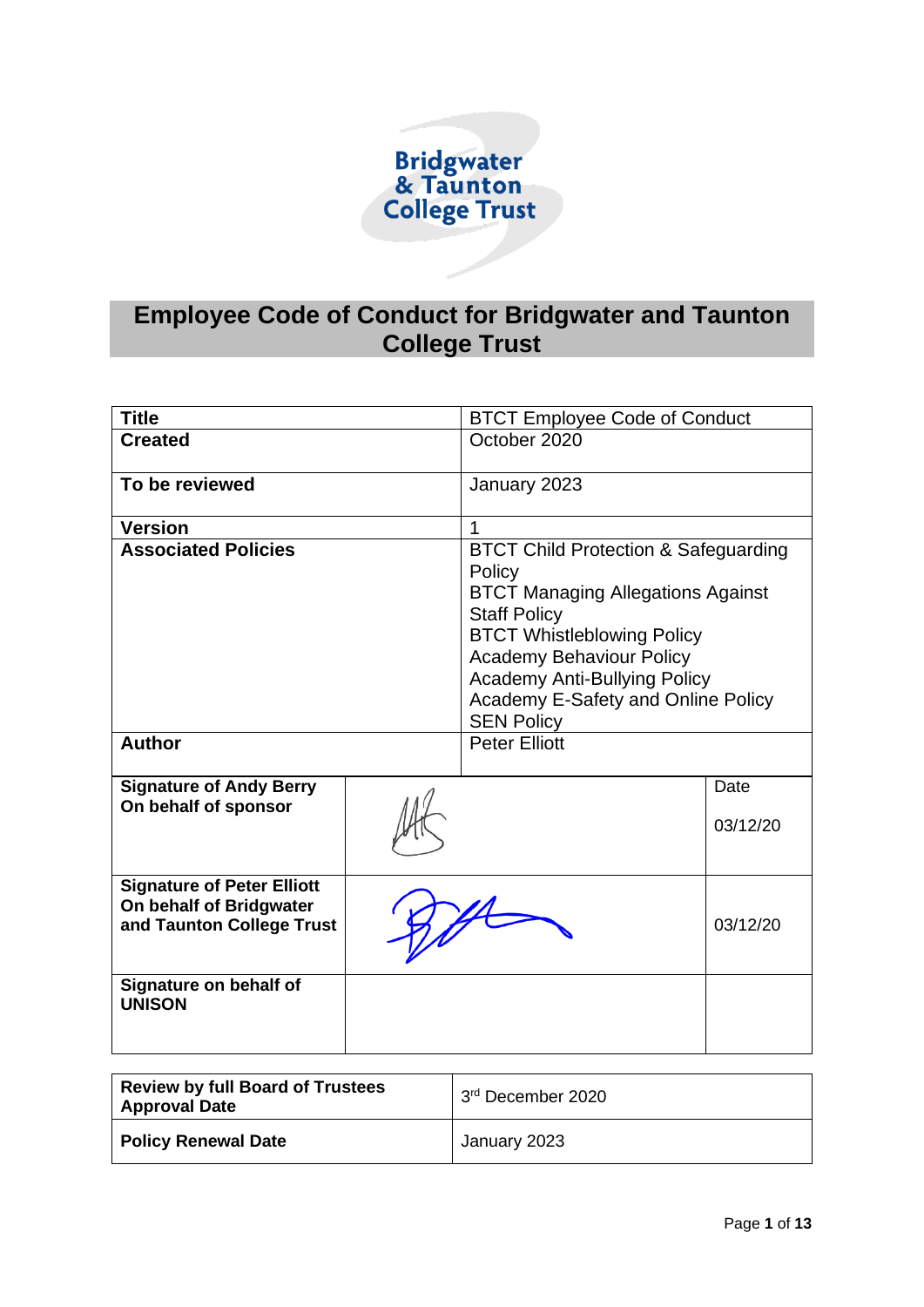## **A CODE OF CONDUCT FOR ALL EMPLOYEES WORKING WITHIN BRIDGWATER COLLEGE TRUST**

## **Overarching expectation**

It is a general expectation of all staff employed by the Bridgwater and Taunton College Trust that they will execute sound professional decision making at all times.

## **Introduction**

All relationships across the trust, between staff and students, students and students and staff and staff, are based around the principle of mutual respect.

This Code of Conduct has been formulated and agreed to determine the minimum expectations of how colleagues will be expected to work. Across our Trust we aim to foster an working environment of high trust and this guidance is provided to all staff so that they kow what is expected of them and to ensure that all colleagues are treated fairly. For most staff, this Code of Conduct will only serve to confirm what their daily working practice is already.

Many of the principles and expectations in this policy are based on the Teacher Standards. Should staff have any doubts about the advice contained in this documents that should speak to the HR team. Throughout this policy the term *staff* is used as a generic term which in practice means all colleagues employed by the trust, but also Trustees, Governors, Volunteers, agency staff, contractors or other adults working with children.

This Code of Conduct seeks to establish a core set of principles which underpin the concept of public service and which are applicable to anybody who works with children, regardless of the precise nature of their role. Respect is at the heart of how we work at the BTCT.

All staff have a duty placed upon them to keep themselves and others safe. To safeguard children from physical abuse, sexual abuse, emotional abuse and neglect. This duty is, in part, exercised through the development of respectful, caring and professional relationships between adults and children and also by adults consistently demonstrating integrity, maturity and good judgement. Adhering to this Code of Conduct will help to safeguard staff from being maliciously, falsely, or mistakenly suspected or accused of professional misconduct in relation to children.

Staff must raise issues of concern and everybody must fully recognise the duty to do so particularly in terms of child protection. Staff must make themselves aware of the DSL in their school. A member of staff who, in good faith 'whistleblows' or makes a public interest disclosure will have the relevant protection of the relevant legislation as set out in our whistleblowing policy.

This Code of Conduct cannot and does not set out to provide a complete checklist of what is, or is not, appropriate behaviour for staff. However, is does highlight behaviour that is illegal, unsafe, unprofessional and unwise behaviour in relation to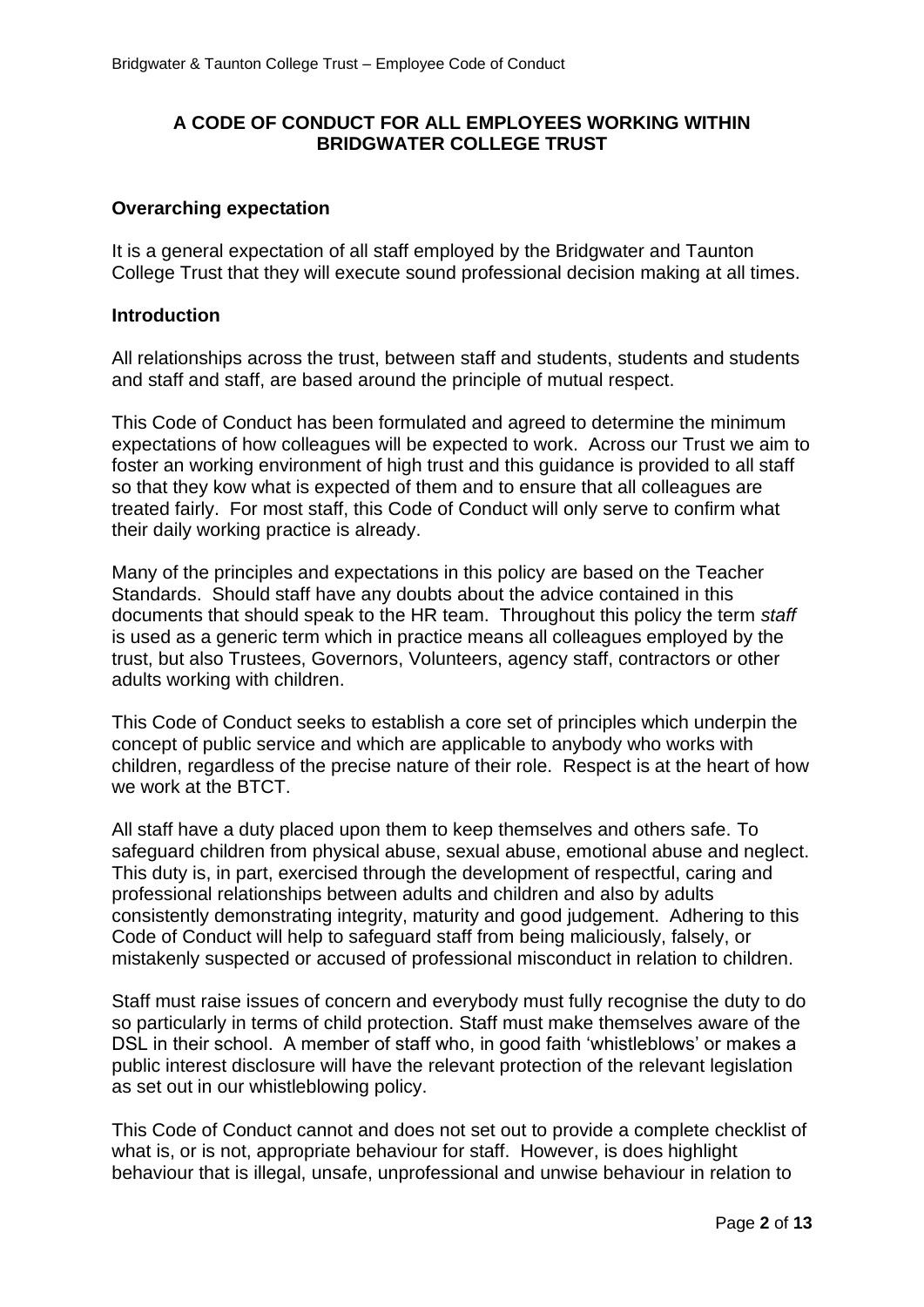children. There will be occasions and circumstances in which staff have to make decisions or take action in the best interests of children where no specific guidance has been given.

Staff therefore are expected to execute sound professional decision making at all times and be seen to be working in an open and transparent way. They should make responsible and informed judgements about their own behaviour in order to secure the best interests and welfare of the children in their charge.

This Code of Conduct will be covered in all colleagues induction to the Trust and staff should be aware that breaches of this Code of Conduct, the law or other professional guidelines could result in formal disciplinary action being taken against them which may ultimately lead to their dismissal.

## **Principles of Professional Practice**

Staff will:

- Place the well-being and learning of pupils at the heart of their professional practice.
- Have high expectations for all children, be committed to addressing underachievement and work to help children to progress regardless of their background or personal circumstances
- Treat all children fairly and with respect, take their knowledge, views, opinion and feelings seriously and value diversity and individually
- Believe that all safeguarding concerns they raise are true
- Model the characteristics they are trying to inspire in children, including good attendance, punctuality, enthusiasm for learning, a spirit of enquiry, honesty, tolerance, social responsibility, patience and a genuine concern for other people
- Demonstrate an unconditional positive regard for children
- Not undermine the fundamental British values, including democracy, the rule of law, individual liberty and mutual respect, and a tolerance of those with different faiths and beliefs
- Seek to work in partnership with parents and careers, respecting their views and promoting understanding and cooperation to support the children's learning, development and wellbeing in and out of school
- Reflect on their own practice, develop their skills, knowledge and expertise and adapt appropriately to learn from colleagues

All staff MUST:

- Treat others with respect
- Not discriminate unlawfully against another person
- Adhere to the Equality and Diversity policy and treat others equally regardless of ability, gender, age, race, religion, sexual orientation or position
- Treat others professionally and courteously at all times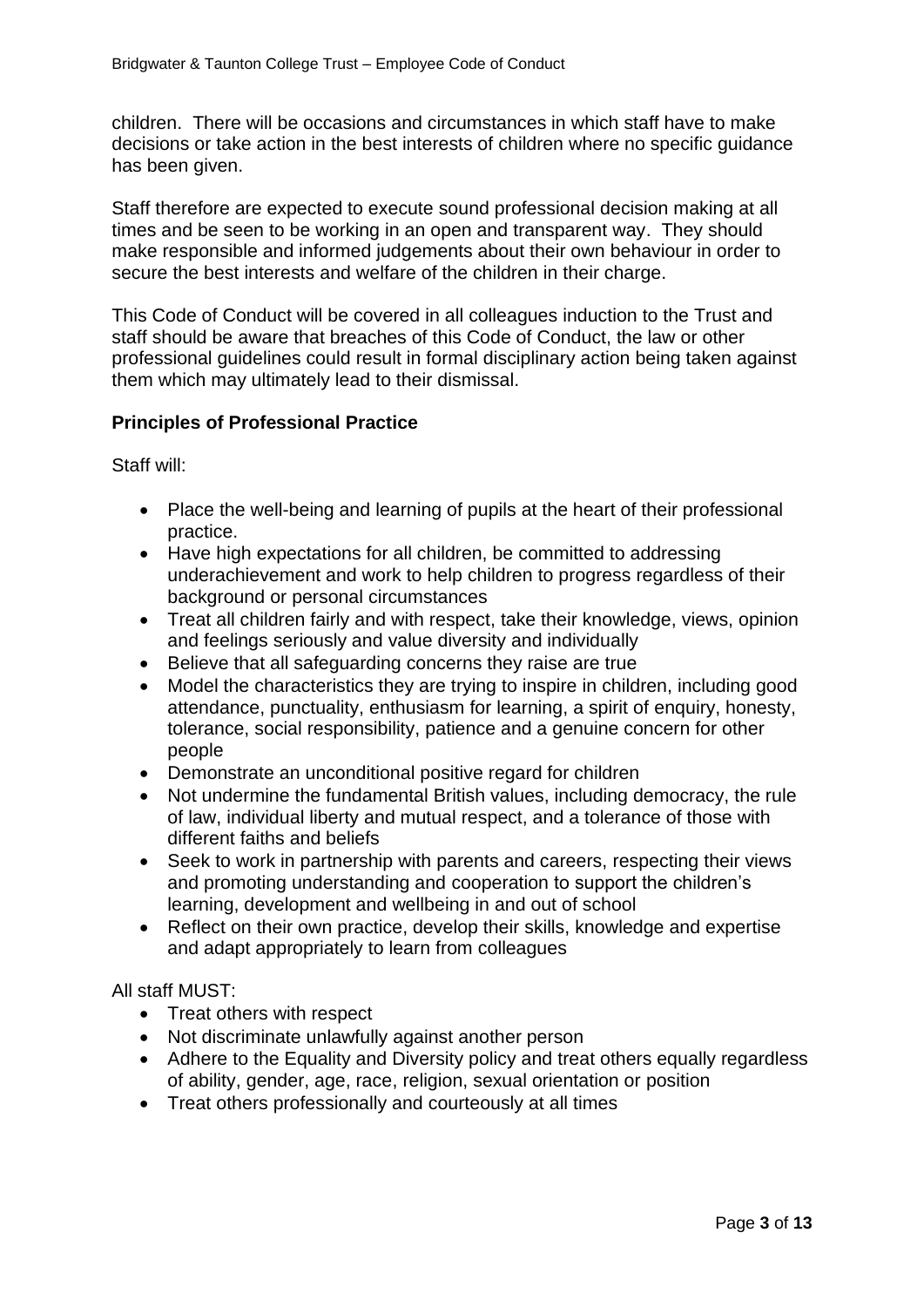#### **Honesty, Integrity, Impartiality and Objectivity**

Staff are subject to national and local terms and conditions of employment, which are tailoured to their particular role. All staff will be expected to comply with written or oral instructions, about the way in which they tackle their duties and conduct themselves.

All staff, governors, volunteers, agency staff and contractors will be made aware of our policy for accepting (or not) gifts including arrangements for the declaration of gifts received and given.

There are occasions when children or parents wish to pass small token of appreciation to staff as a thank you. This is acceptable. However, it is unacceptable to receive gifts on a regular basis or of any significant value (above a value of £20).

Cash should never be accepted as a gift under any circumstances. Decision makers with regards to procurement/purchasing are not allowed to accept gifts from interested parties and must act with complete openness and free from bias. All personal relationships with contractors or potential contractors should be made known to headteacher or person known with responsibility for the contract

#### **Accountability**

All staff are accountable for their actions and decision making. They must adhere to and respect the 'chain of command' for their local setting ensuring that management roles and decisions are not ignored or undermined. Leaders have a responsibility placed upon them to hold staff accountable for agreed actions and to themselves be accountable to the staff that they lead.

#### **Personal Interests**

Staff must not in their official or personal capacity allow personal interests to conflict with the Trust's requirements, bring the reputation of the Trust or profession into disrepute or use their position improperly to confer an advantage or disadvantage on any person.

#### **Registration of Interests**

All staff must comply with any requirements to register or declare interests and declare hospitality, gifts or benefits received as a consequence of their employment.

#### **Staff Appointments**

Staff must not be involved in the appointment of, or any other decision relating to the discipline, promotion, pay or conditions of another employee, or prospective employee, who is a relative, fiend or partner.

In this paragraph relative means: spouse, partner, parent, parent in law, son, daughter, step son/daughter, child of partner, sibling, grandparent, grandchild, aunt, uncle, nephew, niece, or the spouse/partner of any of the preceding persons.

'Partner' means s member of a couple who live together or who have a close personal relationship.

## **Duty of Trust**

All staff must, at all times, act in accordance with the trust that their employers is entitled to place them in. In like manner, the Trust is expected to act in accordance with the trust that the employee is entitled to place in their employer.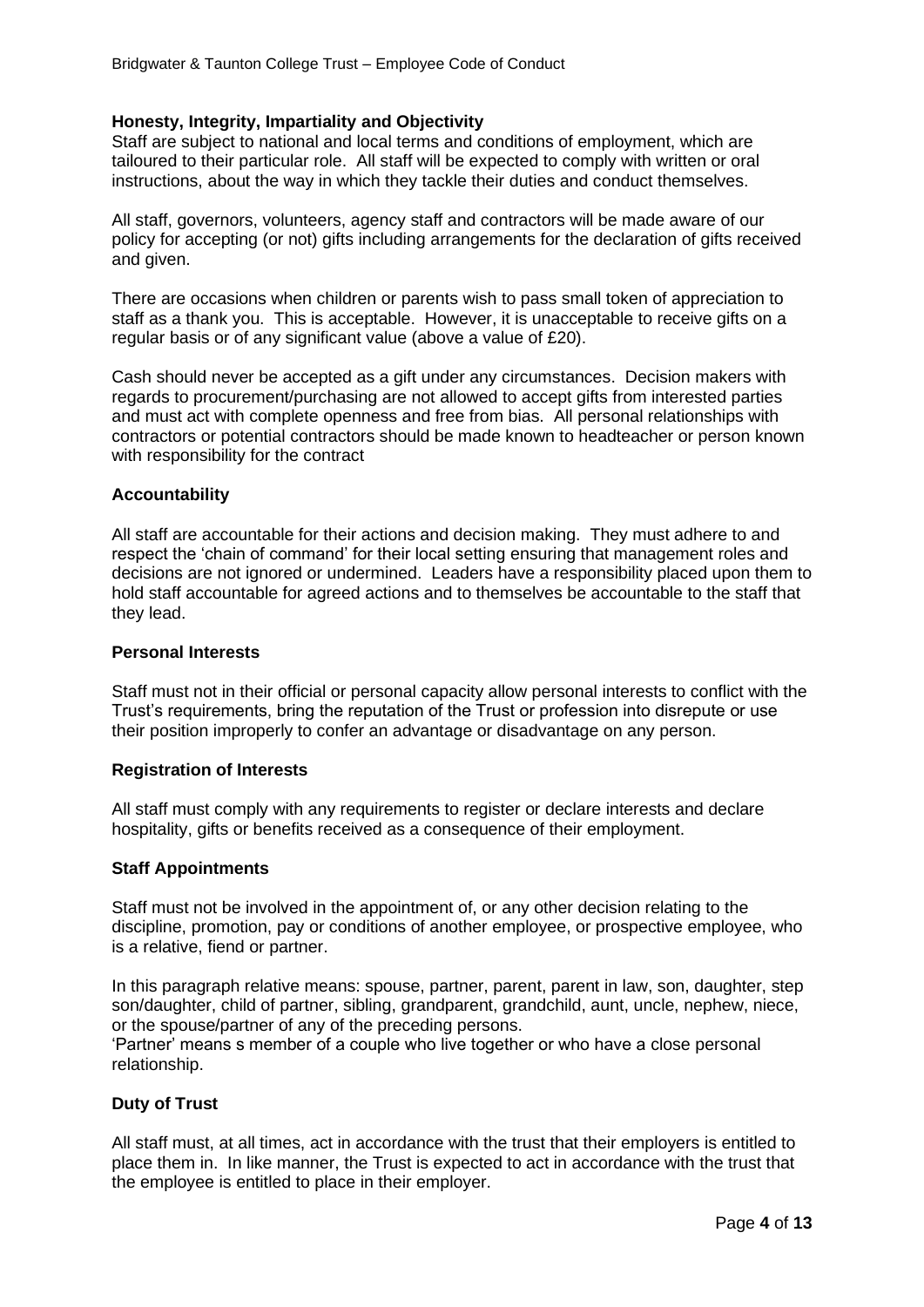## **Trade Union Membership**

The Trust encourages all colleagues to join a Trade Union.

## **Contact with Parents and the General Public**

There is a general expectation of the Trust that staff will:

- Be polite and courteous to members of the public at all times
- Give/provide their name when speaking or writing to parents/carers or when speaking/writing on behalf of the School/Trust
- Ensure that any information provided is accurate
- Ensure that any information provided to third parties is in line with all data protection legislation
- Respect confidential information provided to them in the course of their work
- Avoid doing anything which could make the public doubt the motives or integrity of the member of staff or bring the Trust/school into disrepute
- Ensure that concerns or complaints given to them by parents/carers or the general public are passed to the appropriate person

## **Confidentiality**

Member of staff may have access to confidential information about pupils in order to undertake their responsibilities. In some circumstances the information may be highly sensitive. Confidential or personal information about a pupil or their family must never be disclosed to anyone other than on a need to know basis or to safeguard the well-being of children and individuals at risk.

Information must never be used to intimidate, humiliate or embarrass a student. There are some circumstances in which a member of staff may be expected to share information about a pupil, for example when safeguarding a young person. In such cases, individuals have a duty to pass information on without any delay to those with designated student protection responsibilities. Failure to pass on this type of information will always result in disciplinary action being taken by the Trust.

Confidential information about pupils must be held securely. It must not be removed from the place of work other than on security protected Trust equipment. Information will be stored in accordance with our Data protection policy. If in doubt, seek assistance from the Trust wide Data Protection Officer.

Any actual or suspected/potential breach of data protection must be reported immediately to the Trusts Data Protection Officer.

## **Preserving anonymity**

The Education Act 2011 contains reporting restrictions preventing the publication of any material which could lead to the identification of a teacher in the event of an allegation against them made by a pupil at the same school. Any individual who publishes material which could lead to the identification of the employee who is the subject of an allegation of this kind may be subject to criminal and disciplinary action, up to and including dismissal.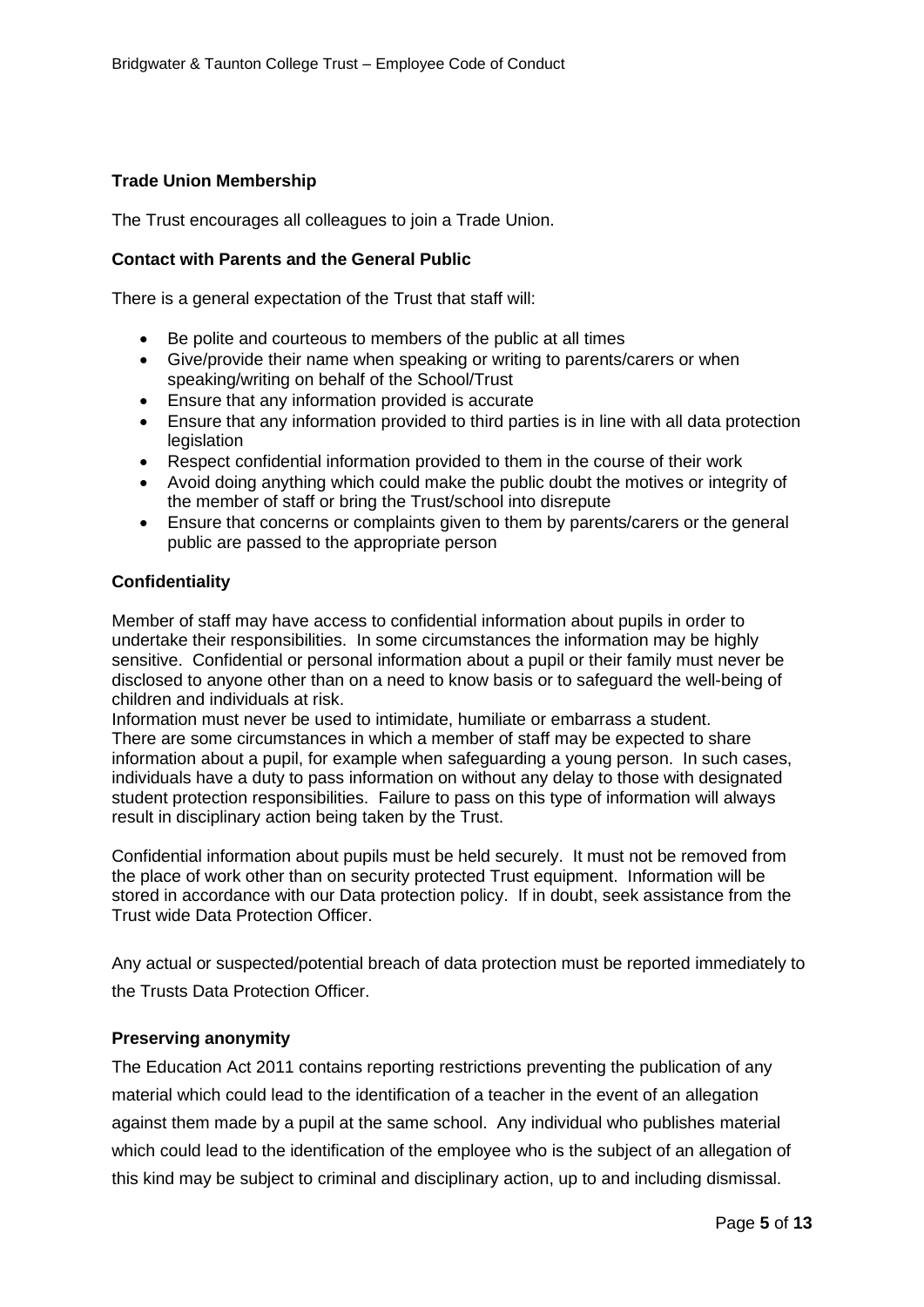"Publication" includes any speech, writing, relevant programme or other communication in whatever form, which is addressed to the public at large or any section of the public. For the avoidance of doubt, this includes publishing details of an allegation or other information on a social media site which could lead to the identification of the teacher.

#### **Propriety, Behaviour, Reputation and appearance**

All staff have a responsibility to maintain public confidence in their ability to safeguard the welfare and best interests of children. They should adopt high standards of personal conduct in *and outside of* the workplace to maintain the confidence and respect of their peers, students and public in general. The Trust recognises and respects individuals' right to a private life without interference. However, an individual's behaviour should not compromise their position of trust within the work setting, bring their employer into disrepute or call into question their suitability to work with children.

All staff are expected to dress decently, safely, modestly and appropriately for the tasks that they undertake, including when engaging in online learning. Some post holders will be provided with a staff uniform. This is to be worn without exception or modification unless agreed upon by CEO.

All staff are expected to dress modestly and appropriately for the tasks that they undertake. Outfits will not be revealing. Clothing will not display any offensive or political slogans.

Footwear should be smart and comfortable and not create any health and safety implications. Open-toed shoes, sandals, flip-flops are not permitted as they are potentially hazardous.

PPE will be provided and must be worn appropriately to the role/task being undertaken.

Personal property of a sexually explicit nature such as books, magazines, DVDs or other such material on any electronic media must not be brought onto or stored on trust property.

Where staff live in a Trust property that is a private living space such as caretaking/boarding staff. The Trust recognises the rights afforded to these colleagues under their tenancy agreement and their entitlement to a private life. Notwithstanding, these rights, staff will potentially be subject to disciplinary action should this impact on young people in our care.

Staff must not post material on social media which damages the reputation of the Trust, school, professional, colleagues or themselves. They should not post any material which is a cause for concern about their suitability to work with children.

Any member of staff that posts material which could be considered as inappropriate renders themselves vulnerable to criticism or allegation of misconduct.

#### **Sexual Contact with Children and Young People and Abuse of Trust**

Any sexualised behaviour by a member of staff, with or towards a child or young person, is illegal. Children and young people are protected by the same laws as adults in relation to non-consensual sexual behaviour. They are additionally protected by specific legal provisions regardless of whether there is consent or not. Any sexual behaviour aimed at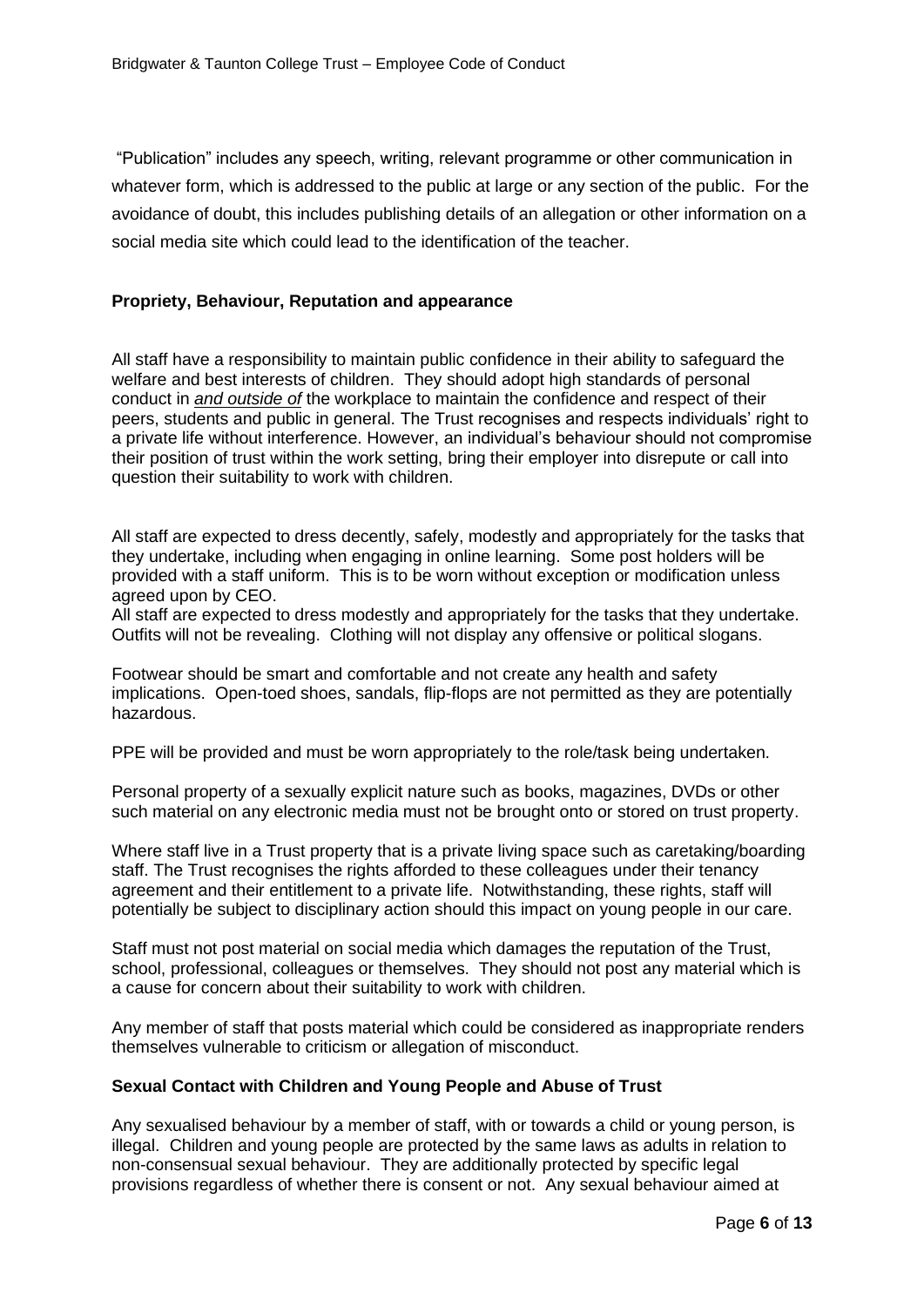children regardless in any circumstances will always be referred to the Police and will result in disciplinary action likely to result in dismissal and disbarring from the profession.

## **Communication (including using technology) and relationships**

Staff in the Trust must not establish social contact with pupils personally or via any social networking/media platform. This is the case even if a pupil seeks to establish social contact or if this occurs coincidentally the member of staff must not respond and must report this to their headteacher, or in the case of a headteacher, to the CEO.

Staff should ensure that the privacy protection facility is used and that they should not use their work email address or account to access these sites. If staff have a personal profile their place of work should not be named.

Staff must not give their personal details such as home address mobile phone number email address to parents or students and this includes social media profiles.

Some staff may have family relations or have longstanding friendships with the parents of children that attend their school. The rules above regarding social media contact with the children of these relationships apply in this circumstance and these children should not have access to colleagues through social media, ever.

However, it is not appropriate for the employer to insist that there is no social media contact between the adults. In this circumstance, staff should advise the HR department that they have contact with the parents of children in the school and the basis of this relationship – i.e. they are a sibling, close family friend etc. and a note will be added to the employment file of the colleague dated and signed by the CEO. Staff are expected to be proactive about this and advise the Trust as early as possible.

#### **Mobile Phones**

**Personal mobile phones** – staff (including volunteers, contractors and anyone else otherwise engaged by the school) are not permitted to make or receive calls, or send texts, or use their personal mobile phone whilst children are present. Use of a personal mobile phone is restricted to non-contact time, and to areas of work where pupils are not permitted to access – i.e. staffroom.

#### **Using a personal mobile phone for work purposes**

As a general rule, if you need to use a mobile phone for work purposes, you will be provided with one. You should not use a personal mobile phone for work purposes. However, some staff may prefer, for ease of access, to connect a personal device – phone/tablet to work email. Under such circumstances, and to comply with our Data Protection expectations, not information should be downloaded and stored onto private devices.

#### **Work provided mobile phone**

Some staff are provided with a mobile phone to assist them in their duties. Staff must ensure that the phone is only ever used for work based functions and that all communication and conduct linked to the device is appropriate and professional at all times.

Staff should not incur additional costs to their phone contract beyond the scope of why it has been provided. For example, it should not be used abroad unless specifically for work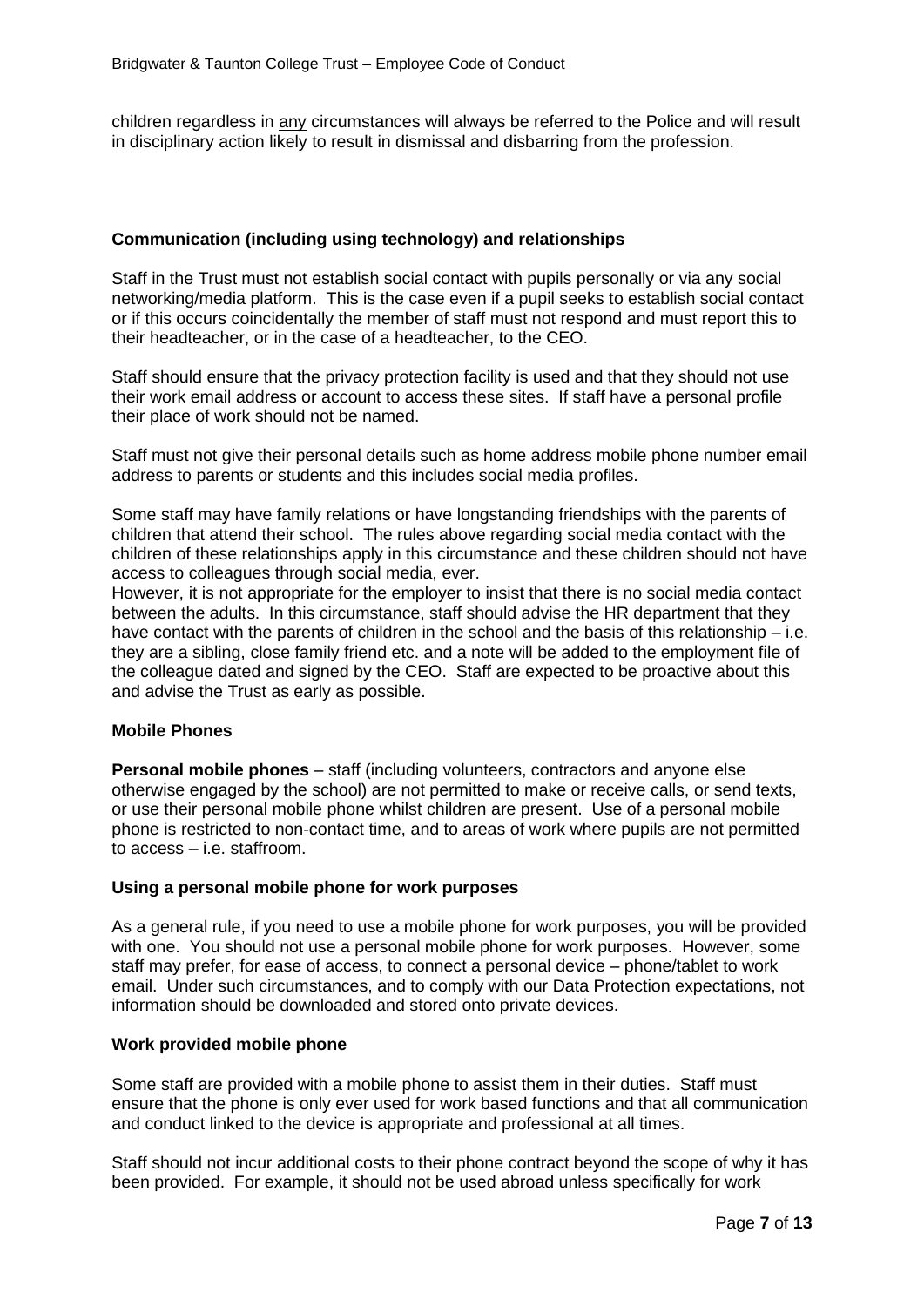purposes – like a school trip. Where costs are incurred, either intentionally or accidentally – for example with data roaming charges, staff will be expected to meet these costs.

## **Physical Contact and Personal Privacy**

There are occasions when it is entirely appropriate and proper for staff to have physical contact with children, however it is crucial that they only do so in ways appropriate to their professional role and in relation to the pupil's individual needs and any agreed care plan. Any physical contact should be in response to the child's needs at the time, of limited duration and appropriate to their age, stage of development, gender, ethnicity and background. Adults should therefore, use their professional judgement at all times.

Not all children feel comfortable about certain types of physical contact; this should be recognised and, wherever possible, adults should seek the pupil's permission before initiating contact and be sensitive to any signs that they may be uncomfortable or embarrassed. Staff should acknowledge that some pupils are more comfortable with touch than others and/or may be more comfortable with touch from some adults than others. Staff must not make gratuitous physical contact with pupils and should avoid attributing 'touching' to their style as a way of relating to pupils.

Pupils with special educational needs or disabilities may require more physical contact to assist their everyday learning. The arrangements should be understood and agreed by all concerned, justified in terms of the pupil's needs, consistently applied and open to scrutiny.

#### **Unavoidable contact**

In certain curriculum areas, such as PE, drama or music, staff may need to initiate some physical contact with children, for example, to demonstrate technique in the use of a piece of equipment, adjust posture, or support a child so they can perform an activity safely or prevent injury. Physical contact should take place only when it is necessary in relation to a particular activity. It should take place in a safe and open environment i.e. one easily observed by others and last for the minimum time necessary. The extent of the contact should be made clear and undertaken with the permission of the pupil. Contact should be relevant to their age / understanding and adults should remain sensitive to any discomfort expressed verbally or non-verbally by the pupil.

It is good practice that all parties clearly understand at the outset, what physical contact is necessary and appropriate in undertaking specific activities. Keeping parents/carers and pupils informed of the extent and nature of any physical contact may also prevent allegations of misconduct or abuse arising.

#### **Intimate personal care**

Our schools (where appropriate) should have clear nappy or pad changing and intimate / personal care policy which ensure that the health, safety, independence and welfare of children is promoted and their dignity and privacy are respected. Arrangements for intimate and personal care should be open and transparent and accompanied by recording systems. Pupils should be encouraged to act as independently as possible and to undertake as much of their own personal care as is possible and practicable. When assistance is required, this should normally be undertaken by one member of staff, however, they should try to ensure that another appropriate adult is in the vicinity who is aware of the task to be undertaken and that, wherever possible, they are visible and/or audible.

Intimate or personal care procedures should not involve more than one member of staff unless the pupil's care plan specifies the reason for this. A signed record should be kept of all intimate and personal care tasks undertaken and, where these have been carried out in another room, should include times left and returned. Any vulnerability, including those that may arise from a physical or learning difficulty should be considered when formulating the individual pupil's care plan.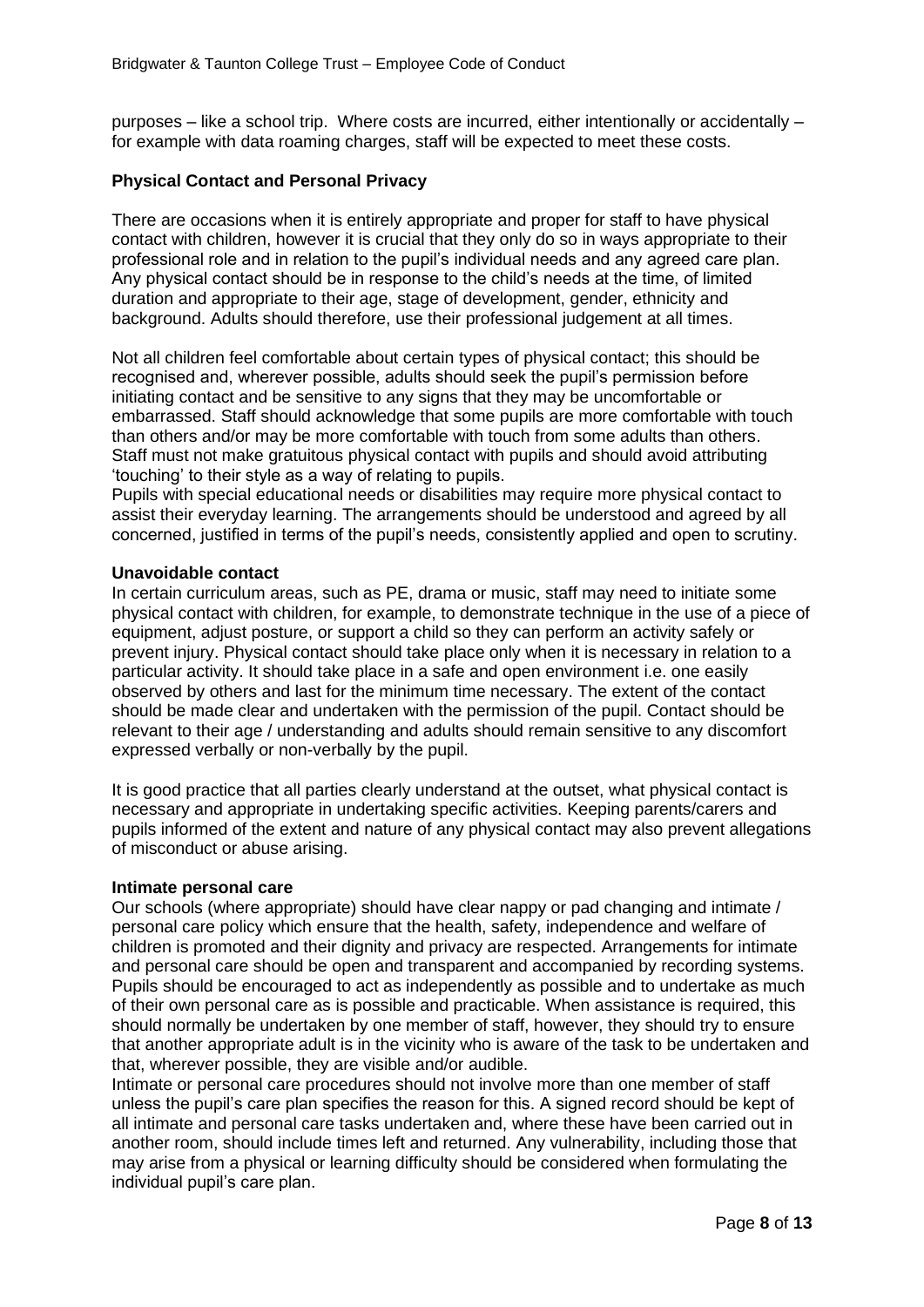The views of parents, carers and the pupil, regardless of their age and understanding, should be actively sought in formulating the plan and in the necessary regular reviews of these arrangements. Any changes to the care plan should be made in writing and without delay, even if the change in arrangements is temporary; e.g. staff shortages, changes to staff rotas, etc.

Intimate and personal care should not be carried out by an adult that the child does not know. Volunteers and visiting staff from other schools should not undertake care procedures.

Pupils are entitled to respect and privacy at all times and especially when in a state of undress, including, for example, when changing, toileting and showering. However, there needs to be an appropriate level of supervision in order to safeguard pupils, satisfy health and safety considerations and ensure that bullying or teasing does not occur. This supervision should be appropriate to the needs and age of the children concerned and sensitive to the potential for embarrassment.

#### **Behaviour management and physical intervention**

Our schools should provide a positive learning environment, where children and staff build relationships of trust and understanding, where the rights of the child are respected and consideration is given to the children's liberty.

All members of staff must avoid any form of degrading or humiliating treatment to punish a child or use force as a means of punishment. Staff are expected to act as role models and should avoid shouting at children other than as a warning in an emergency situation. Adults may reasonably intervene to prevent a child from committing a criminal offence, injuring themselves or others, causing damage to property or engaging in behaviour prejudicial to good order and to maintain good order and discipline.

The use of physical intervention should, however, be avoided wherever possible and, where necessary, should only use minimum force and for the shortest time needed. All members of staff are expected to understand and to follow the School's Behaviour Policy.

The policy should encourage staff to find alternative solutions and avoid physical intervention with a child including: understanding triggers, defusing the situation and/or distracting the child e.g. blowing a whistle, etc.

Guidance should include guidance on ways you can physically intervene to prevent least risk to adults, children and others including shepherding/guiding, blocking and holding/leading, etc.

All incidents where staff feel that they have used force to modify behaviour or conduct should be recorded. It is not necessary to record every incident of contact with a child, but where a member of staff perceives that contact has been received at all negatively, they are advised to record the circumstances.

#### **One to One situations with Pupils**

Staff will observe proper boundaries with pupils that are appropriate to their professional position. They will act in a fair and transparent way that would not lead anyone to reasonably assume that are not doing so.

Staff working in one to one situations with pupils are more vulnerable to allegations. Staff must recognise this possibility and plan and conduct accordingly.

If staff members and pupils must spend time on a one to one basis, staff will ensure that:

- This takes place in a public place where possible that others can access
- Others can see into the room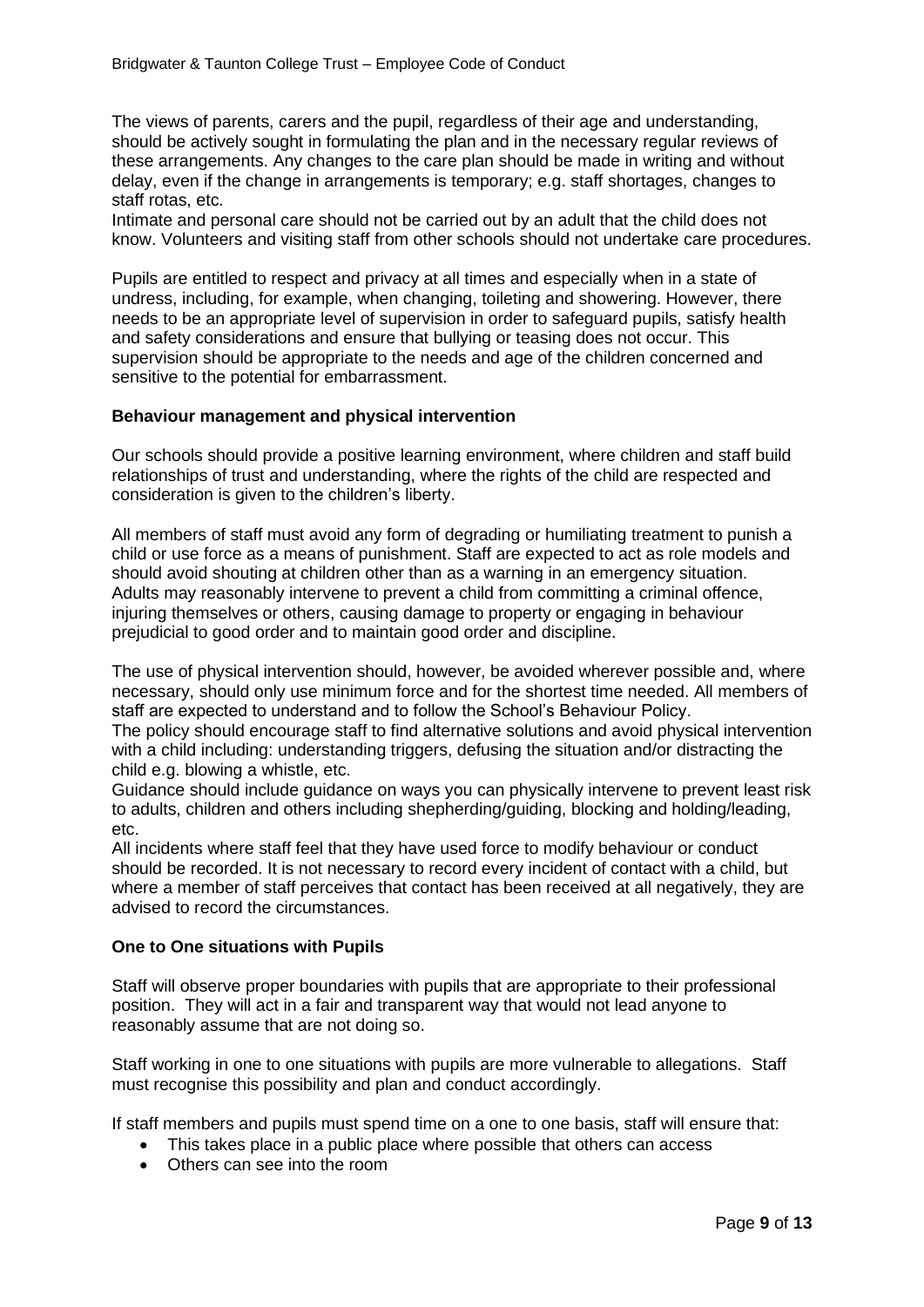- A colleague or line manager knows this is taking place
- Monitoring records/logs are kept for quiet areas (i.e. Sensory Rooms) Staff should avoid contact alone with pupils, if possible.

If a staff member is concerned at any point that an interaction between themselves and a pupil may be misinterpreted, this should be reported to the Headteacher.

Normally the only exception to this would be one-to-one with a qualified counsellor to ensure client confidentiality and privacy whilst working within ethical guidelines. In these cases, the BACP Ethics Framework for the Counselling Professionals regarding protecting client confidentiality and privacy will apply.

Staff must follow the Trusts Safeguarding policy at all times. Individuals should familiarise themselves with these documents and other relevant schools policies and procedures.

## **Transporting Pupils**

Staff should not regularly transport pupils in their own vehicles. In some exceptional cases, where an alternative form of transport is not available, authorisation must be obtained from their parent/guardian AND the Headteacher or other senior colleague with delegated authority to do so.

Where possible, staff should not transport a pupil alone and pupils must travel in the rear passenger seats. Staff should ensure that their behaviour is safe and that the transport arrangements and vehicle meet all legal requirements. They must ensure that the vehicle is roadworthy and appropriately insured and that the maximum capacity is not exceeded.

## **Educational Visits and After-School Activities**

Staff should take particular care when supervising pupils in the less formal atmosphere of an educational visit, particularly in a residential setting, or after-school activity. Staff remain in a position of Trust and the same standards and expectations of conduct apply.

## **Photography, Videos and other Creative Arts**

Many school activities involves recording images. These may be undertaken as part of the curriculum, extra-school activities, for publicity or to celebrate achievement. The Data Protection Act of 2018 affects the use of photography. An image of a child is personal data and it is, therefore, a requirement of the Act that consent is obtained from the parent of a child for any images made such as those used by school websites, productions or other purposes.

Using images of pupils for publicity purposes will require the age-appropriate consent of the individual concerned and their legal guardians. Images must not be displayed on websites or in publications or in a public place with such consent being obtained. The definition of public place includes areas where visitors to the school have access. Consent should be recorded and it is the responsibility of the parent/guardian to provide this information.

When using a photograph/videos the following guidance must be followed:

- If the photograph is used, avoid naming the pupil
- If the pupil is named, avoid using the photograph
- Images must be stored securely and used only by those authorised to do so
- Be clear about the purpose of the activity and what will happen to the photographs when the lesson/activity is concluded
- Ensure that a senior member of staff is aware that the photograph/image/equipment is being used and for what purpose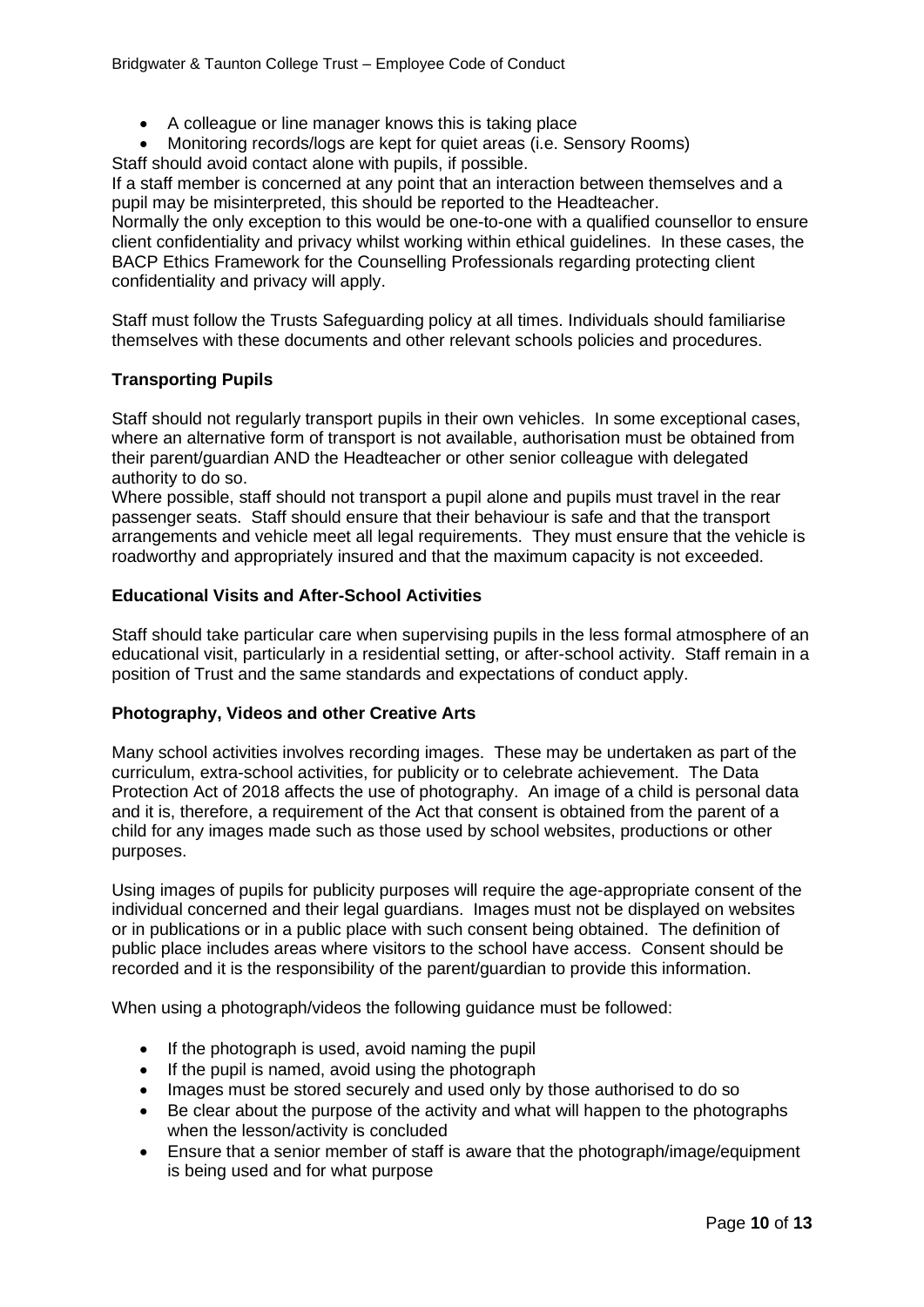- Ensure that all images are available for scrutiny in or to screen for acceptability
- Be able to justify the images made
- Do not make images in one to one situations
- Do not take, display or distribute images of pupils unless there is consent to do so
- Video material shown in class must be age and content appropriate

#### **Acceptable Use of Technology and Electric Communication**

The Schools have a separate policy on internet use, electronic communication and security which forms part of this Code of Conduct.

Under no circumstances should adults in the school access inappropriate images, view material that is illegal, inappropriate or likely to be deemed as offensive. This includes, but is not limited to, sending obscene emails, gambling, and viewing inappropriate content – this could lead to disciplinary sanctions and may also be a criminal offence. Accessing indecent images of children on the internet, and making, storing or disseminating such material, is illegal and is likely to lead to criminal prosecution and may result in barring from working with children.

The Trust retains the right to monitor all electronic communication in/out of the Trust including emails and all traffic over the School's internet.

#### **Smoking and other substances policy**

All Bridgwater and Taunton College Trust Academies are smoke and 'vape' free. It is unacceptable for any member of staff to be under the influence of alcohol or drugs whilst discharging their duties or representing the Trust. Staff taking medication which may affect their ability to care for children and young people should seek medical advice regarding their suitability to do.

#### **Boarding, Residential Trips**

For full details, please also see the Trips and Visits Policy. Employees should take particular care when supervising students in the less formal atmosphere of a residential setting or after Academy activity. The more relaxed relationships that may promote successful activities can be misinterpreted by children and young people. It is important to emphasise that the standards of professional conduct and behaviour expected of employees should be no different to that which applies within the Academy. Employees should be aware of the particular care, which should be taken with older, more mature students in these circumstances.

Where boarding takes place, there is a risk that relationship boundaries between staff and students can become blurred. Boarding staff should take extra care to maintain professional relationships and should ensure all students are treated fairly and equitably. Boundaries with parents/carers in these settings need to also be observed. Any small gifts, rewards or treats must be fair, transparent and open to all students to avoid claims of favouritism.

Where Boarding or Residential activities take place, special consideration should be given to students' sleeping arrangements. In cases where a member of staff needs to enter a dormitory or bedroom, students' rights to privacy must be maintained.

In cases where students attend staff residence whilst boarding or on a residential trip, the student may knock on the staff member's door in an emergency, however must not enter the member of staff's residence or room.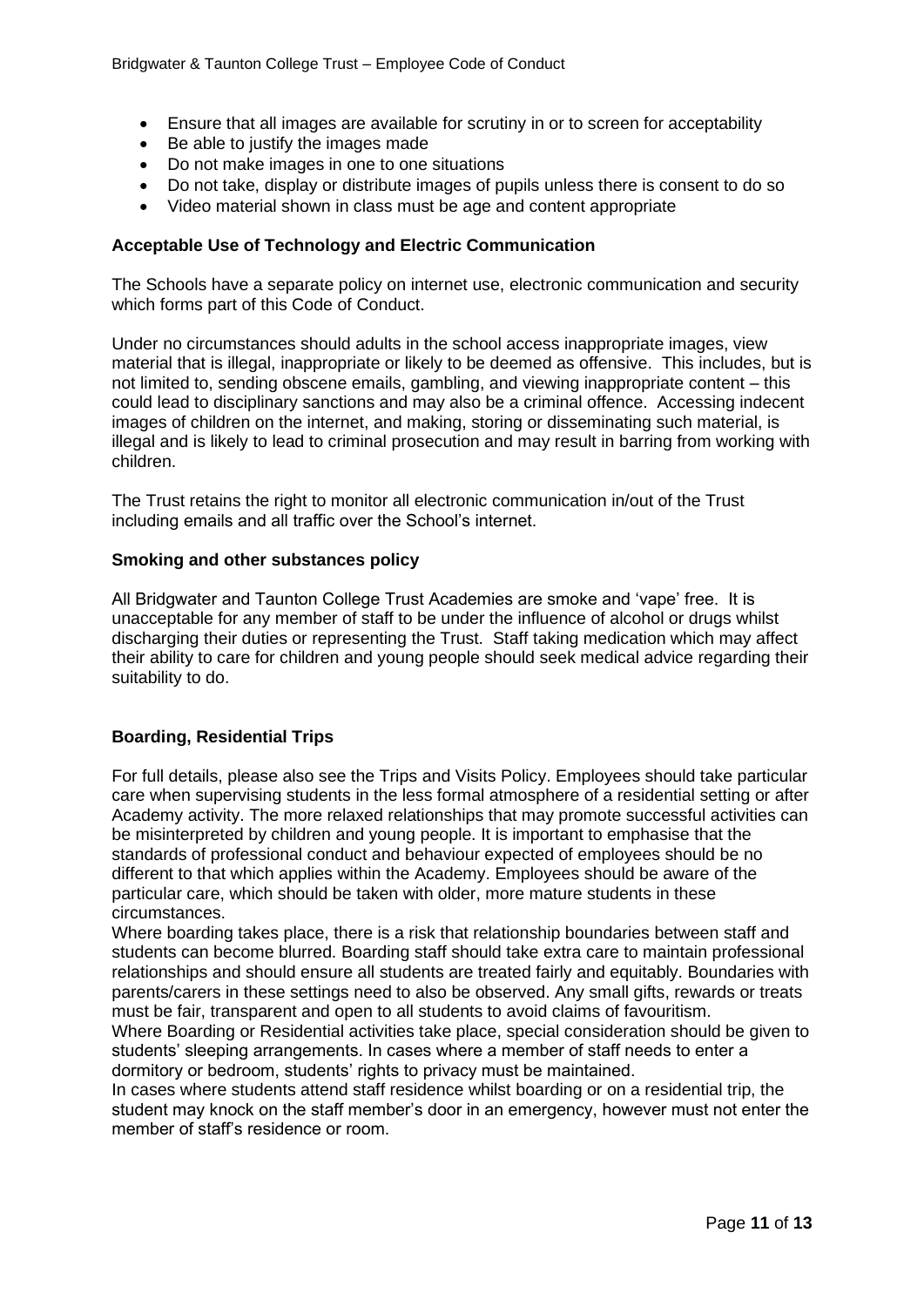Under no circumstances should a child be asked to assist adults with children or task, either for or without reward, at or in their private accommodation. This guidance also applies to all other persons living in or visiting private accommodation.

## **Sharing Concerns and Recording Incidents**

All staff must be vigilant and share concerns and report incidents. Whistle blowing is the mechanism by which staff can voice their concerns, made in good faith, without fear of repercussion. The following 'red flag' behaviours give indications of the kind of situations which should be shared with the Headteacher or CEO. An adult who:

- Allows pupils to be treated badly; pretends not to know it is happening.
- Gossips/shares information inappropriately
- Demonstrates inappropriate or discriminatory behaviour and/or uses inappropriate language
- Dresses in a way that is inappropriate for their role
- Does not treat pupils fairly demonstrates favouritism
- Demonstrates a lack of understanding about personal and professional boundaries
- Uses their position of trust to intimidate, threaten, coerce or undermine
- Appears to have an inappropriate, special or different relationship with a pupil or pupils
- Seems to seek out unnecessary opportunities to be alone with a pupil

## **Child Safeguarding Competencies are necessary for staff and volunteers who work with Children and Young People**

#### **Emotional Awareness**

- Aware of the range of emotions in themselves and others
- Demonstrates empathy for the concerns of others
- Listens to and understands directly and indirectly expressed feelings
- Encourages others to express themselves openly
- Manages strong emotions and responds constructively to the source of the problems
- Listens to personal comments without becoming defensive
- In highly stressful situations, keeps own feelings in check, takes constructive action and calms others down
- Has a range of mechanisms for dealing with stress, can recognise when to use them and does so
- Shows respect for others' feelings, views and circumstances

#### **Working within Professional Boundaries**

- Demonstrates professional curiosity
- Accepts responsibility and accountability for own work and can define the responsibilities of others
- Recognises the limits of own authority within the role
- Seeks and uses professional support appropriately
- Understands the principle of confidentiality